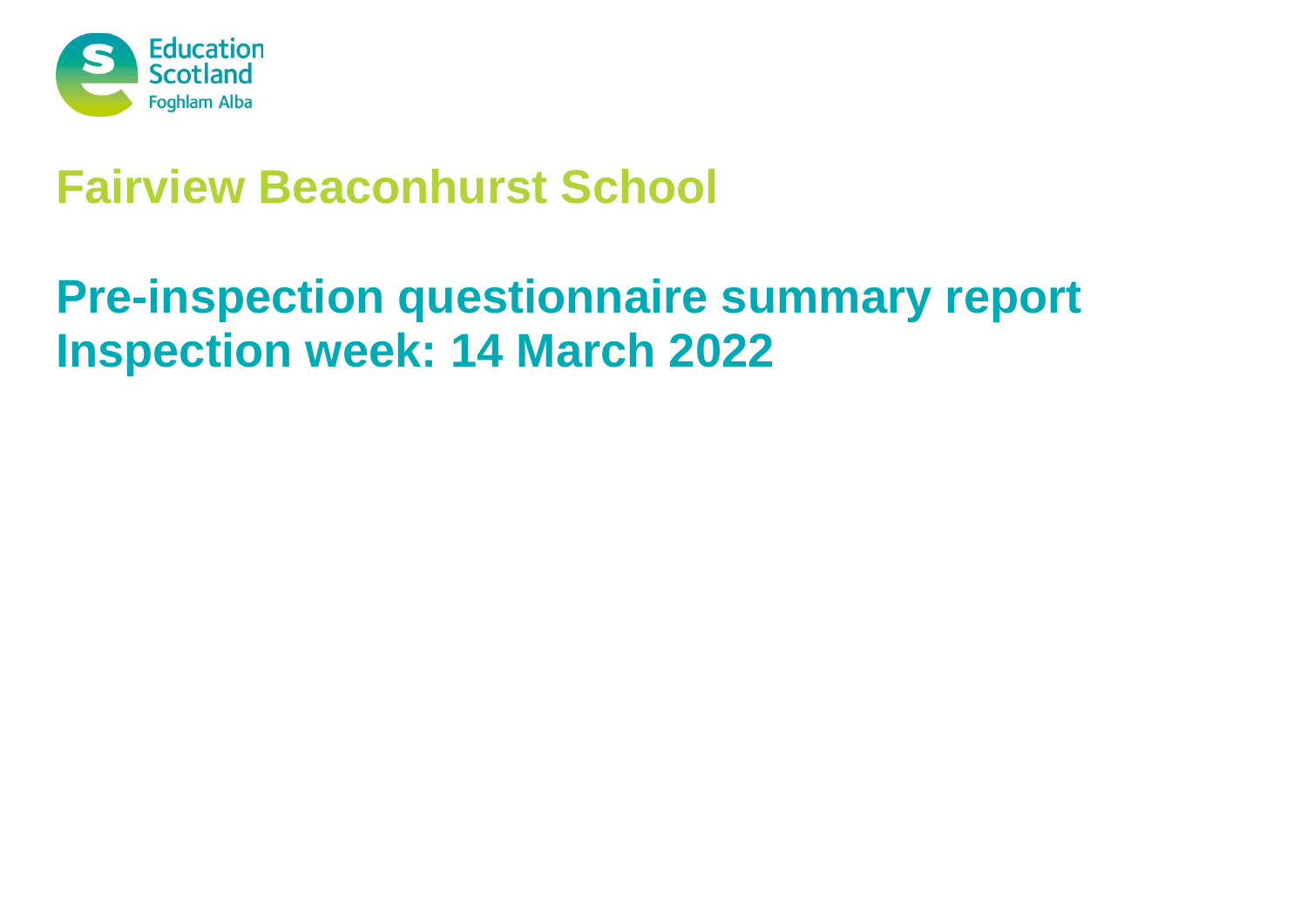### **Questionnaire for children in primary stages (01)**

### **01 Your experience by percentage (sharing)**

| Q   | <b>Question</b>                                                                                                      | <b>Response</b> | Agree  | <b>Disagree</b> | Don't  | Didn't   |
|-----|----------------------------------------------------------------------------------------------------------------------|-----------------|--------|-----------------|--------|----------|
| No. |                                                                                                                      | <b>Count</b>    | ℅      | %               | know % | answer % |
| 4   | I feel safe when I am at school.                                                                                     | 12              | 91.67  | 0.00            | 8.33   | 0.00     |
| 5   | My school helps me to feel safe.                                                                                     | 12              | 91.67  | 0.00            | 8.33   | 0.00     |
| 6   | I have someone in my school I can speak to if I am upset or worried about<br>something.                              | 12              | 58.33  | 0.00            | 33.33  | 8.33     |
| 7   | Staff treat me fairly and with respect.                                                                              | 12              | 83.33  | 0.00            | 16.67  | 0.00     |
| 8   | Other children treat me fairly and with respect.                                                                     | 12              | 75.00  | 0.00            | 25.00  | 0.00     |
| 9   | My school helps me to understand and respect other people.                                                           | 12              | 100.00 | 0.00            | 0.00   | 0.00     |
| 10  | My school is helping me to become confident.                                                                         | 12              | 91.67  | 0.00            | 8.33   | 0.00     |
| 11  | My school teaches me how to lead a healthy lifestyle.                                                                | 12              | 100.00 | 0.00            | 0.00   | 0.00     |
| 12  | There are lots of chances at my school for me to get regular exercise.                                               | 12              | 100.00 | 0.00            | 0.00   | 0.00     |
| 13  | My school offers me the opportunity to take part in activities in school beyond the<br>classroom and timetabled day. | 12              | 100.00 | 0.00            | 0.00   | 0.00     |
| 14  | I have the opportunity to discuss my achievements outwith school with an adult in<br>school who knows me well.       | 12              | 83.33  | 0.00            | 16.67  | 0.00     |
| 15  | My school listens to my views.                                                                                       | 12              | 91.67  | 0.00            | 0.00   | 8.33     |
| 16  | My school takes my views into account.                                                                               | 12              | 91.67  | 0.00            | 8.33   | 0.00     |
| 17  | I feel comfortable approaching staff with questions or suggestions.                                                  | 12              | 75.00  | 0.00            | 25.00  | 0.00     |
| 18  | Staff help me to understand how I am progressing in my school work.                                                  | 12              | 100.00 | 0.00            | 0.00   | 0.00     |
| 19  | My homework helps me to understand and improve my work in school.                                                    | 12              | 75.00  | 8.33            | 16.67  | 0.00     |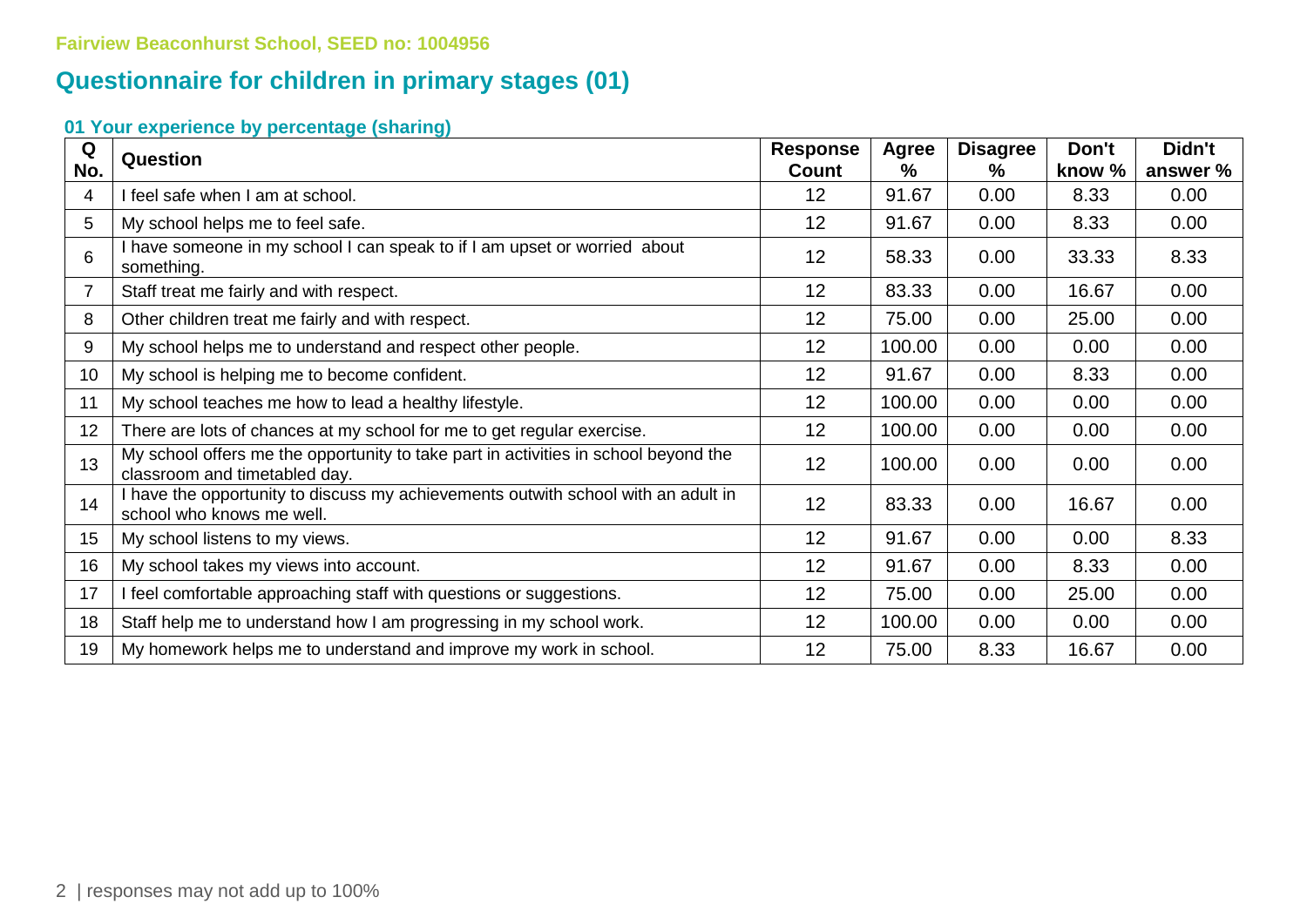# **01 Your experience by percentage chart (sharing)**<br>**1 Your Experience by Percentage Chart (Sharing)** T



÷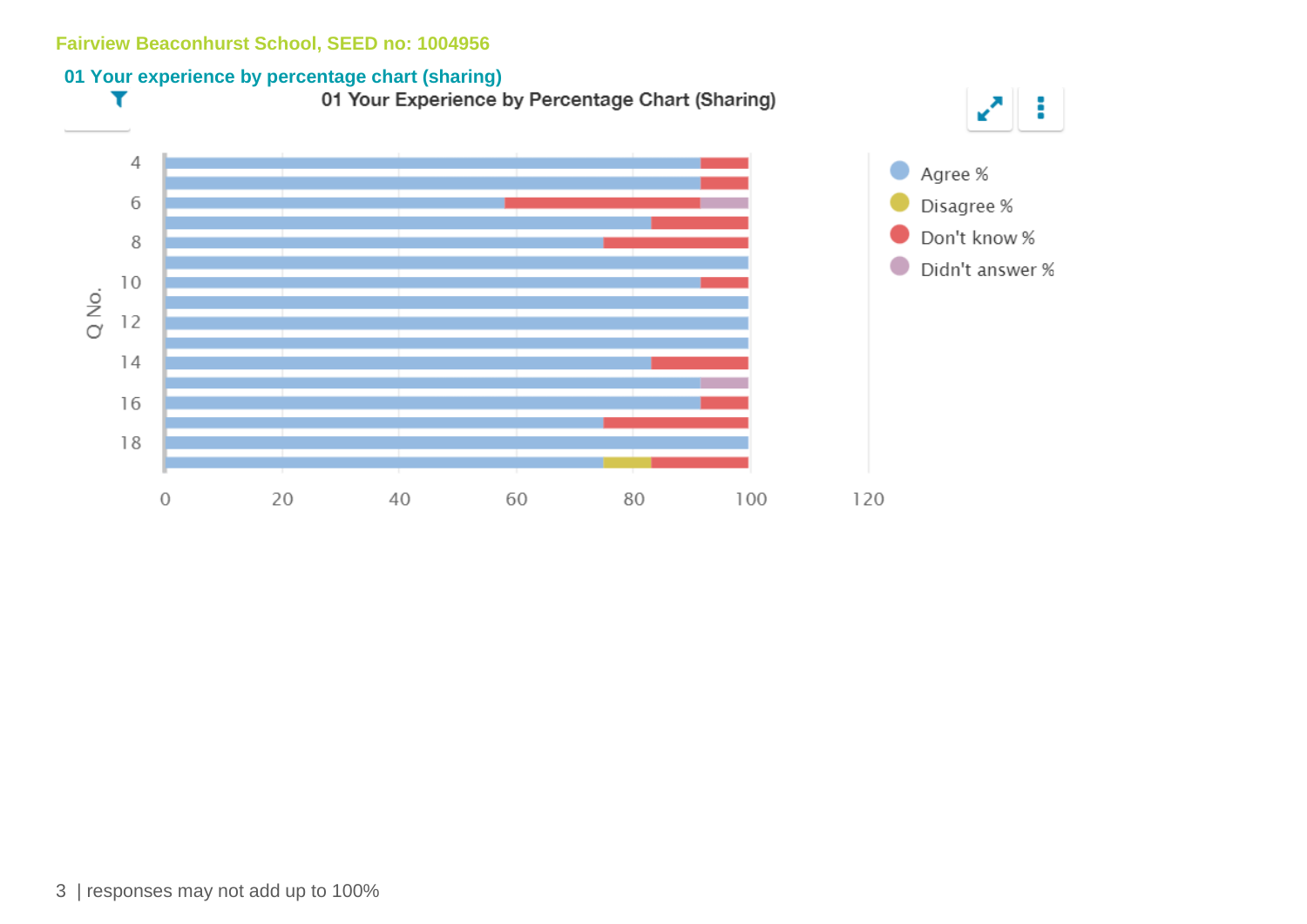#### **01 Your experience by percentage 2 (sharing)**

| Q<br>No. | <b>Question</b>                                                    | <b>Response</b><br><b>Count</b> | All of the<br>time % | Some of the<br>time % | Not very<br>often % | Don't<br>know % | Didn't<br>answer % |
|----------|--------------------------------------------------------------------|---------------------------------|----------------------|-----------------------|---------------------|-----------------|--------------------|
| 20       | Other children behave well.                                        | 12                              | 8.33                 | 91.67                 | 0.00                | 0.00            | 0.00               |
| 21       | My teachers ask me about what things I want to<br>learn in school. | 12                              | 16.67                | 75.00                 | 8.33                | 0.00            | 0.00               |
| 22       | enjoy learning at school.                                          | 12                              | 66.67                | 25.00                 | 8.33                | 0.00            | 0.00               |
| 23       | I feel that my work in school is hard enough.                      | 12                              | 33.33                | 50.00                 | 8.33                | 8.33            | 0.00               |
| 24       | I know who to ask to get help if I find my work<br>too hard.       | 12                              | 66.67                | 33.33                 | 0.00                | 0.00            | 0.00               |
| 25       | am encouraged by staff to do the best I can.                       | 12                              | 83.33                | 16.67                 | 0.00                | 0.00            | 0.00               |
| 26       | am happy with the quality of teaching in my<br>school.             | 12                              | 83.33                | 16.67                 | 0.00                | 0.00            | 0.00               |

# **01 Your experience by percentage chart (sharing)**<br>**1 Your Experience by Percentage 2 Chart (Sharing)**

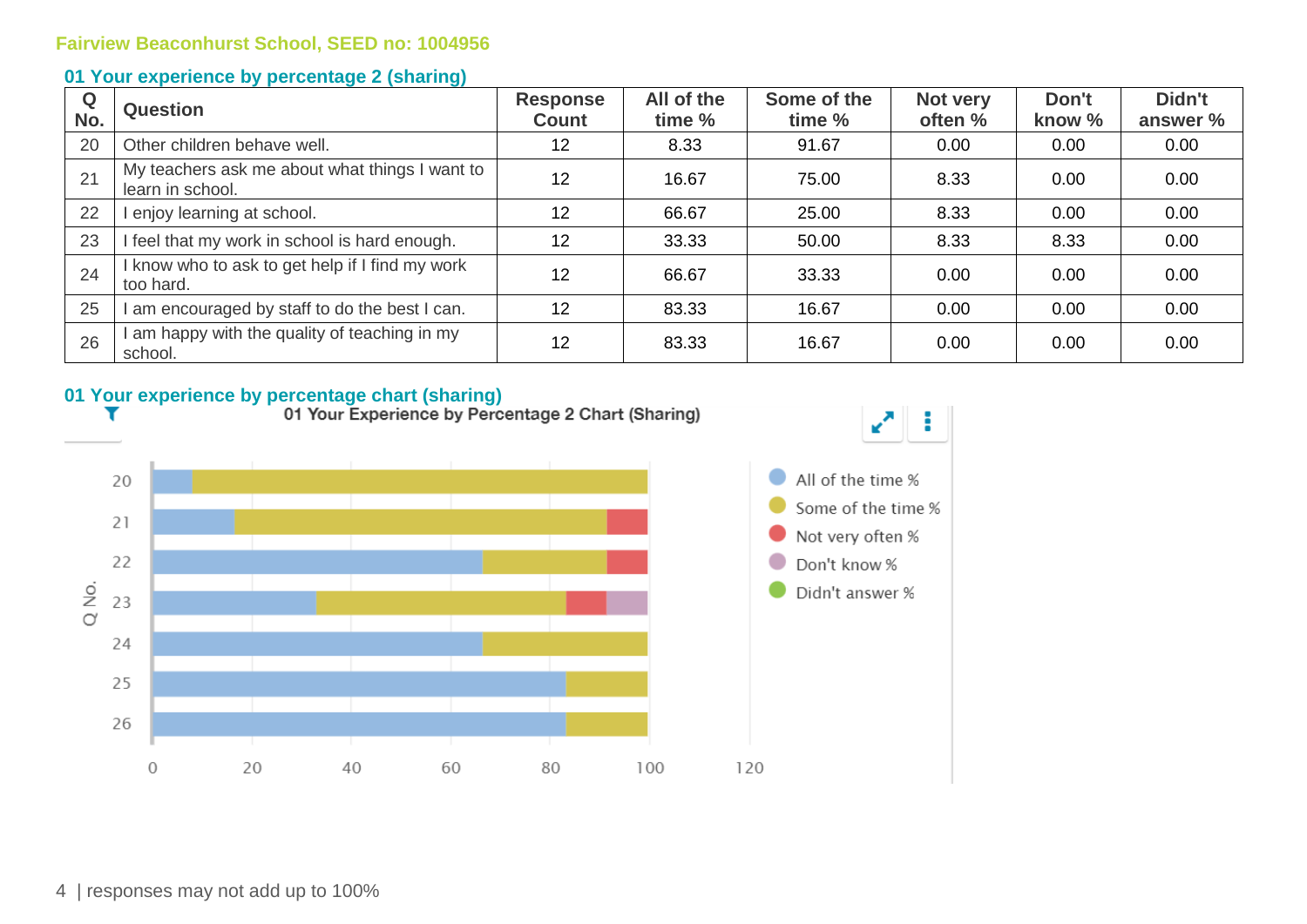#### **01 Your experience by percentage (sharing) bullying**

| No. | <b>Question</b>                         | <b>Response</b><br>Count | Agree  <br>$\%$ | <b>Disagree</b><br>$\%$ | <b>Never</b><br>experienced % | Didn't<br>answer % |
|-----|-----------------------------------------|--------------------------|-----------------|-------------------------|-------------------------------|--------------------|
| 27  | My school deals well with any bullying. | . <u>.</u>               |                 |                         | 100                           |                    |

#### **01 Your experience by percentage chart (sharing) bullying**



#### **01 Your experience by percentage (sharing) moved**

| ື   | Question                                                            |  | Agree | <b>Disagree</b> | <b>Haven't moved</b> | Didn't   |
|-----|---------------------------------------------------------------------|--|-------|-----------------|----------------------|----------|
| No. |                                                                     |  | %     | %               | $\Omega$<br>70       | answer % |
| 28  | was well supported if I moved to a new school within the last year. |  | 50    |                 | 56<br>ັບ             |          |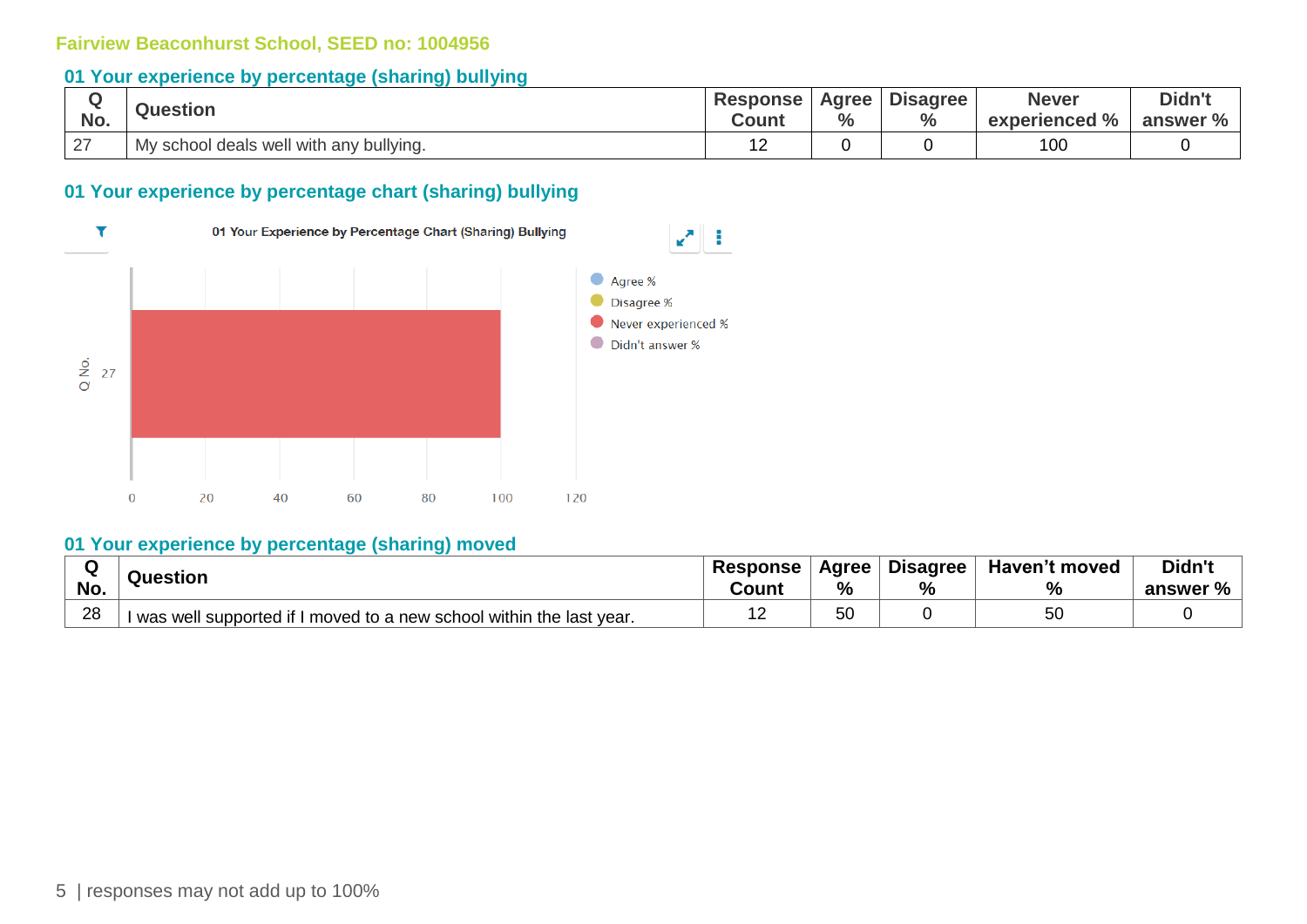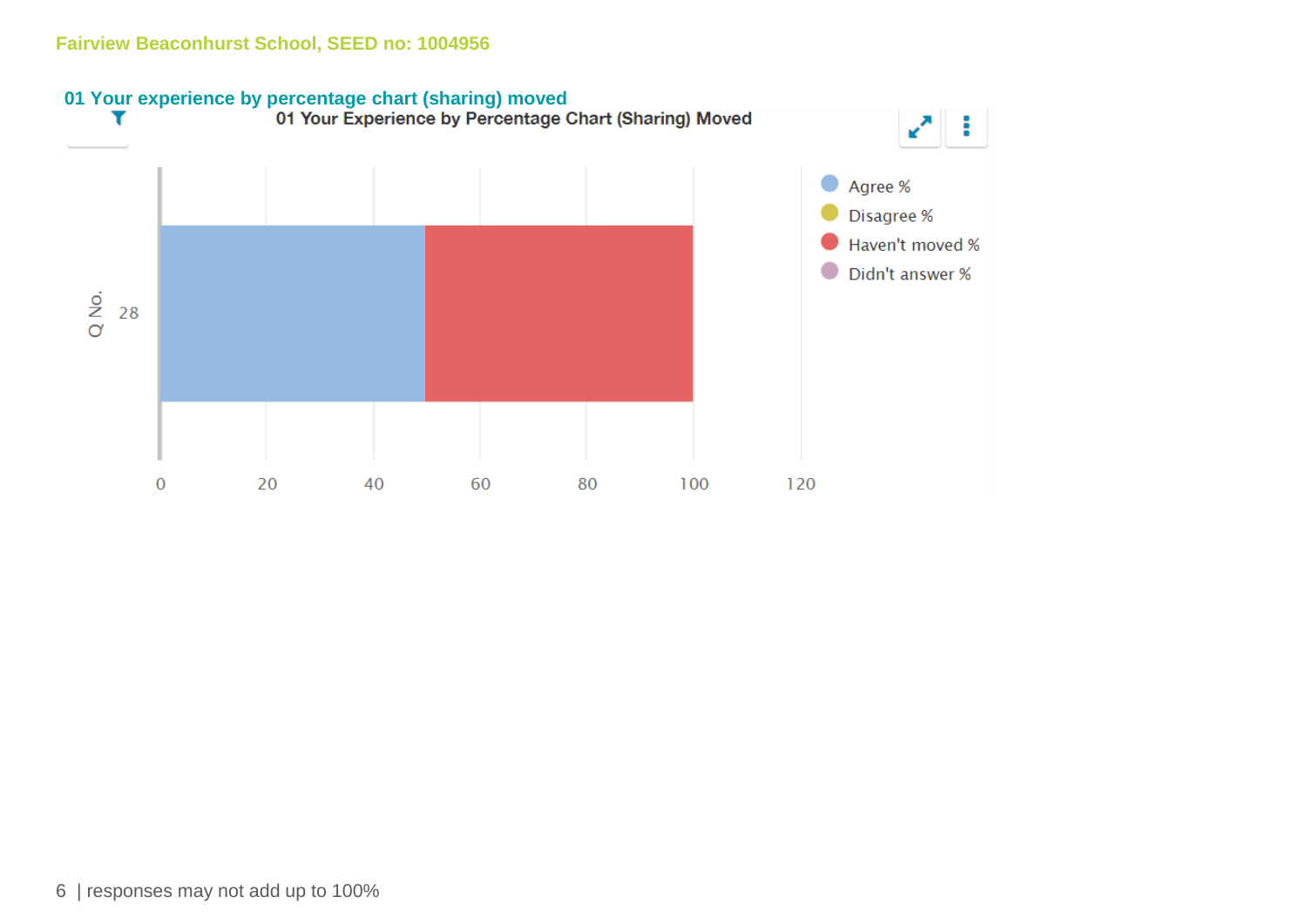## **Questionnaire for parents/carers of children in secondary stages (05)**

### **05 Your experience by percentage (sharing)**

| Q<br>No.       | Question                                                                                                                                       | <b>Response</b><br>Count | <b>Strongly</b><br>agree % | <b>Agree</b><br>$\frac{9}{6}$ | <b>Disagree</b><br>$\%$ | <b>Strongly</b><br>disagree<br>℅ | Don't<br>know<br>$\frac{9}{6}$ | Didn't<br>answer<br>% |
|----------------|------------------------------------------------------------------------------------------------------------------------------------------------|--------------------------|----------------------------|-------------------------------|-------------------------|----------------------------------|--------------------------------|-----------------------|
| $\overline{4}$ | My child likes being at this school.                                                                                                           | 13                       | 84.62                      | 7.69                          | 7.69                    | 0.00                             | 0.00                           | 0.00                  |
| 5              | Staff treat my child fairly and with respect.                                                                                                  | 13                       | 61.54                      | 38.46                         | 0.00                    | 0.00                             | 0.00                           | 0.00                  |
| 6              | I feel that my child is safe at the school.                                                                                                    | 13                       | 92.31                      | 7.69                          | 0.00                    | 0.00                             | 0.00                           | 0.00                  |
| $\overline{7}$ | The school helps my child to feel confident.                                                                                                   | 13                       | 76.92                      | 23.08                         | 0.00                    | 0.00                             | 0.00                           | 0.00                  |
| 8              | I feel staff really know my child as an individual.                                                                                            | 13                       | 69.23                      | 23.08                         | 7.69                    | 0.00                             | 0.00                           | 0.00                  |
| 9              | My child finds their learning activities hard enough.                                                                                          | 13                       | 61.54                      | 30.77                         | 7.69                    | 0.00                             | 0.00                           | 0.00                  |
| 10             | My child receives the help he/she needs to do well.                                                                                            | 13                       | 69.23                      | 23.08                         | 7.69                    | 0.00                             | 0.00                           | 0.00                  |
| 11             | My child is encouraged by the school to be healthy and take<br>regular exercise.                                                               | 13                       | 69.23                      | 30.77                         | 0.00                    | 0.00                             | 0.00                           | 0.00                  |
| 12             | The school supports my child's emotional wellbeing.                                                                                            | 13                       | 46.15                      | 46.15                         | 0.00                    | 0.00                             | 7.69                           | 0.00                  |
| 13             | My child is making good progress at the school.                                                                                                | 13                       | 53.85                      | 38.46                         | 7.69                    | 0.00                             | 0.00                           | 0.00                  |
| 14             | My child was well supported to make choices about taking the<br>subjects that are right for them.                                              | 13                       | 23.08                      | 46.15                         | 0.00                    | 0.00                             | 30.77                          | 0.00                  |
| 15             | I receive helpful, regular feedback about how my child is<br>learning and developing e.g. informal feedback, reports and<br>learning profiles. | 13                       | 46.15                      | 38.46                         | 15.38                   | 0.00                             | 0.00                           | 0.00                  |
| 16             | The information I receive about how my child is doing reaches<br>me at the right time.                                                         | 13                       | 38.46                      | 46.15                         | 7.69                    | 0.00                             | 7.69                           | 0.00                  |
| 17             | I understand how my child's progress is assessed.                                                                                              | 13                       | 46.15                      | 46.15                         | 7.69                    | 0.00                             | 0.00                           | 0.00                  |
| 18             | The school gives me advice on how to support my child's<br>learning at home.                                                                   | 13                       | 30.77                      | 38.46                         | 30.77                   | 0.00                             | 0.00                           | 0.00                  |
| 19             | The school organises activities where my child and I can learn<br>together.                                                                    | 13                       | 23.08                      | 23.08                         | 30.77                   | 0.00                             | 23.08                          | 0.00                  |
| 20             | The school takes my views into account when making changes.                                                                                    | 13                       | 46.15                      | 30.77                         | 0.00                    | 0.00                             | 23.08                          | 0.00                  |
| 21             | I feel comfortable approaching the school with questions,<br>suggestions and/or a problem.                                                     | 13                       | 61.54                      | 38.46                         | 0.00                    | 0.00                             | 0.00                           | 0.00                  |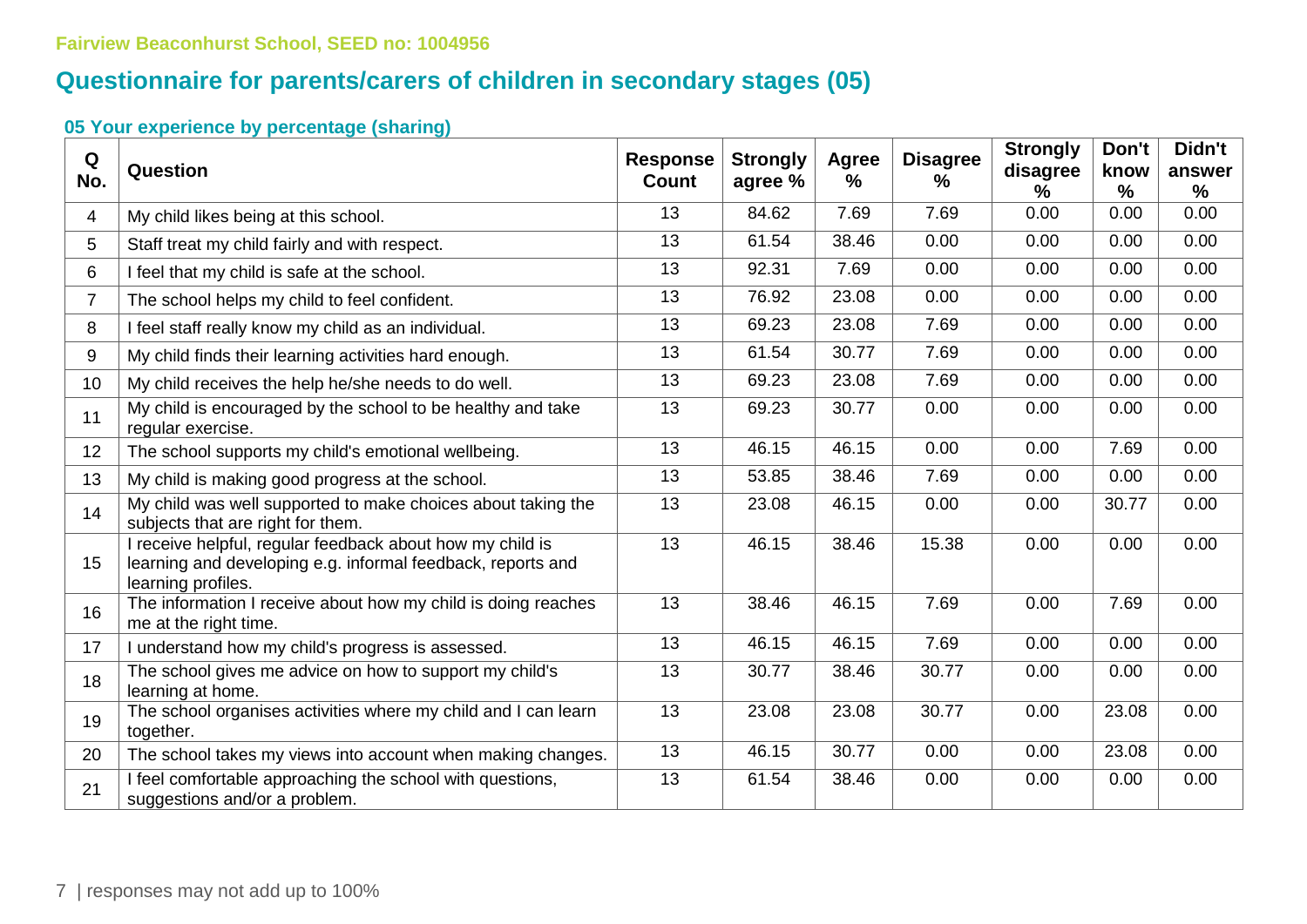| Q<br>No. | <b>Question (cont.)</b>                                                                          | <b>Response</b><br>Count | <b>Strongly</b><br>agree % | Agree<br>% | <b>Disagree</b><br>$\%$ | <b>Strongly</b><br>disagree<br>% | Don't<br>know<br>% | Didn't<br>answer<br>% |
|----------|--------------------------------------------------------------------------------------------------|--------------------------|----------------------------|------------|-------------------------|----------------------------------|--------------------|-----------------------|
| 22       | I feel encouraged to be involved in the work of the Parent<br>Council and/or parent association. | 13                       | 69.23                      | 23.08      | 0.00                    | 0.00                             | 7.69               | 0.00                  |
| 23       | am kept informed about the work of the Parent Council and/or<br>parent association.              | 13                       | 53.85                      | 46.15      | 0.00                    | 0.00                             | 0.00               | 0.00                  |
| 24       | am satisfied with the quality of teaching in the school.                                         | 13                       | 61.54                      | 38.46      | 0.00                    | 0.00                             | 0.00               | 0.00                  |
| 25       | The school is well led and managed.                                                              | 13                       | 53.85                      | 23.08      | 7.69                    | 0.00                             | 15.38              | 0.00                  |
| 26       | The school encourages young people to treat others with<br>respect.                              | 13                       | 69.23                      | 30.77      | 0.00                    | 0.00                             | 0.00               | 0.00                  |
| 27       | would recommend the school to other parents.                                                     | 13                       | 76.92                      | 23.08      | 0.00                    | 0.00                             | 0.00               | 0.00                  |
| 28       | Overall, I am satisfied with the school.                                                         | 13                       | 69.23                      | 30.77      | 0.00                    | 0.00                             | 0.00               | 0.00                  |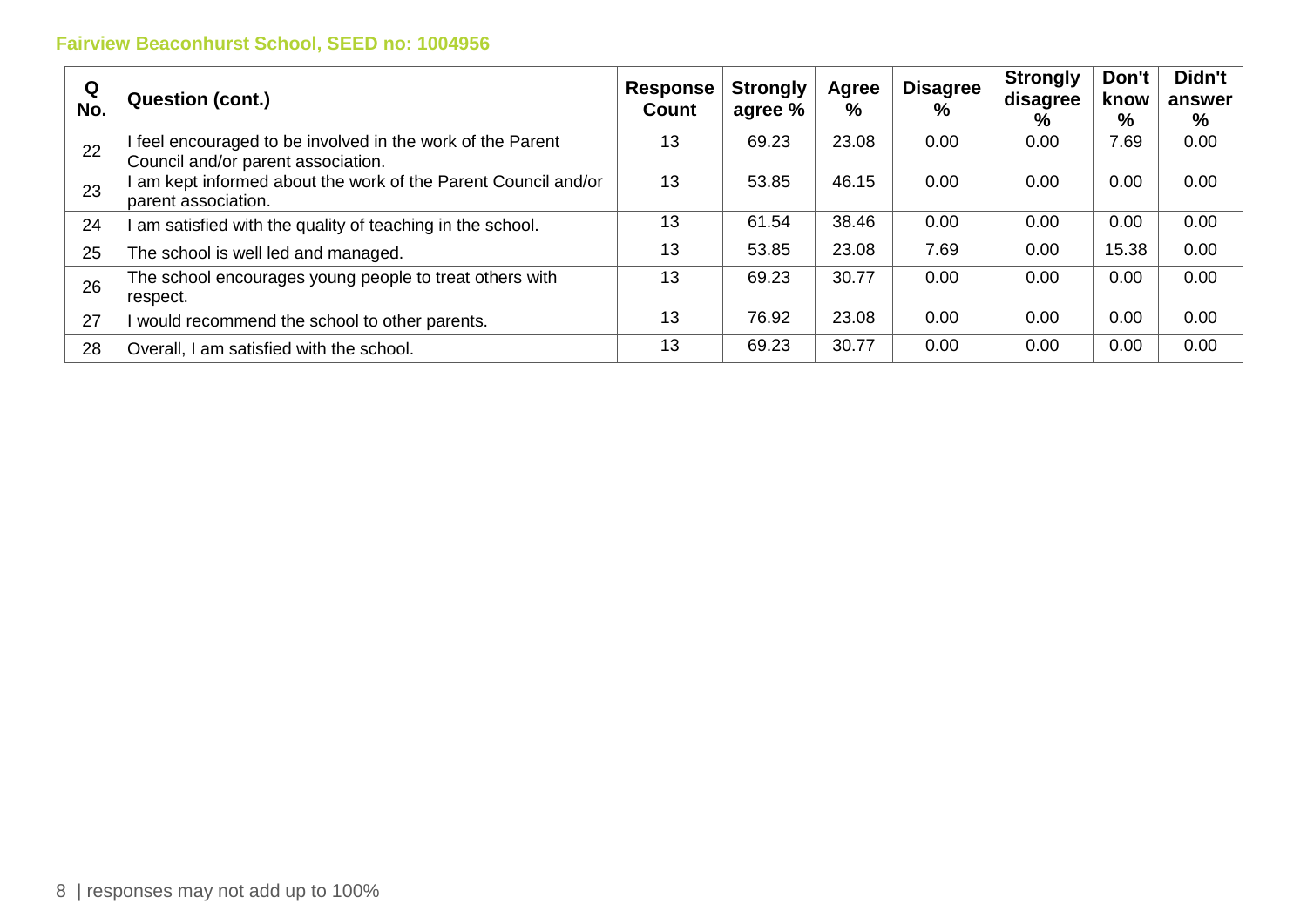



9 | responses may not add up to 100%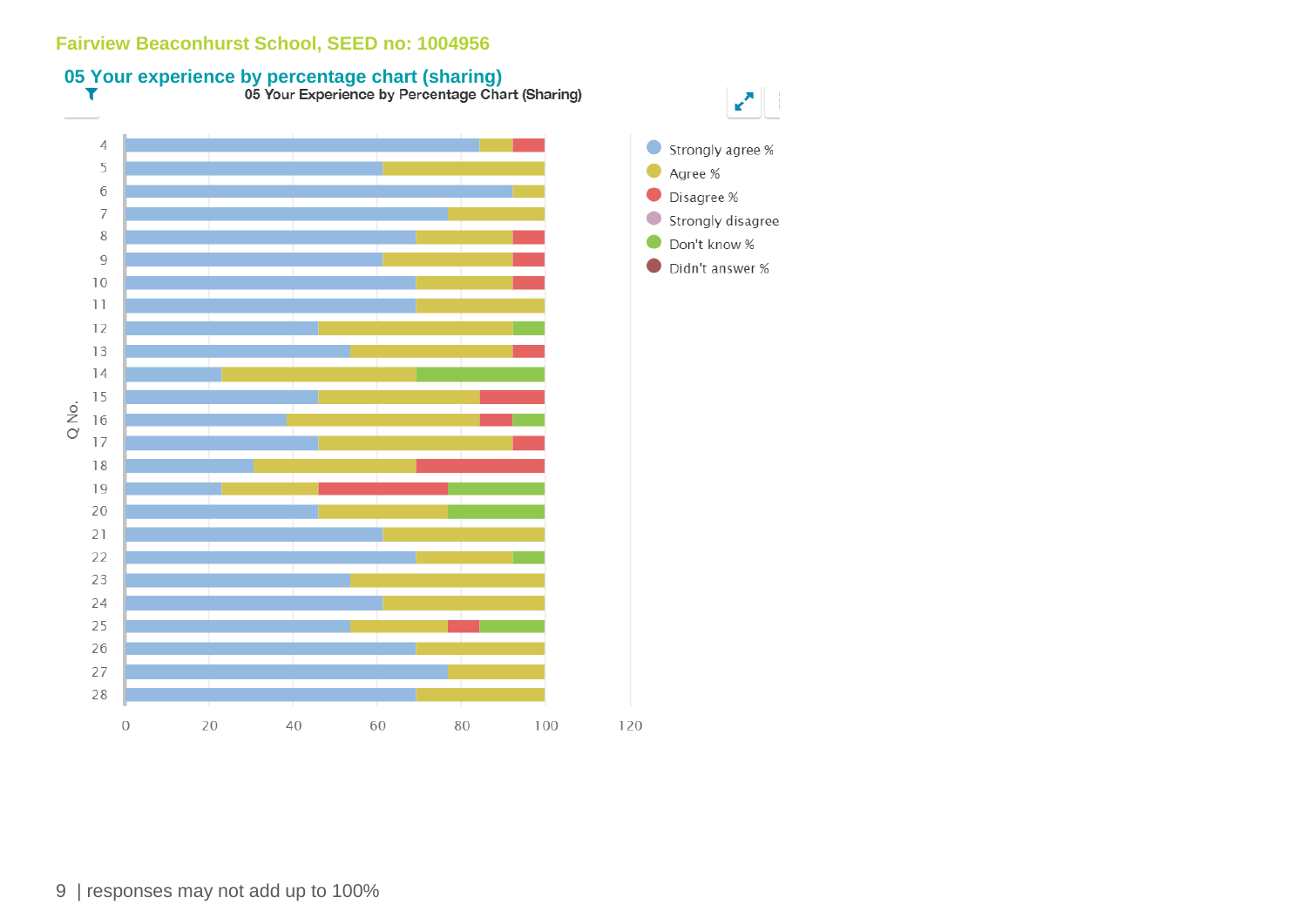#### **05 Your experience by percentage (sharing) bullying**

| No.          | <b>Question</b>                                    | <b>Response</b><br><b>Count</b> | <b>Strongly</b><br>agree % | Agree<br>$\%$ | <b>Disagree</b><br>$\%$ | <b>Strongly</b><br>disagree % | <b>Never</b><br>experienced % | Didn't<br>answer % |
|--------------|----------------------------------------------------|---------------------------------|----------------------------|---------------|-------------------------|-------------------------------|-------------------------------|--------------------|
| $\cap$<br>∠ສ | My child's school deals well with any<br>bullying. |                                 | 15.38                      | 38.46         | 0.00                    | 0.00                          | 46.15                         | 0.00               |